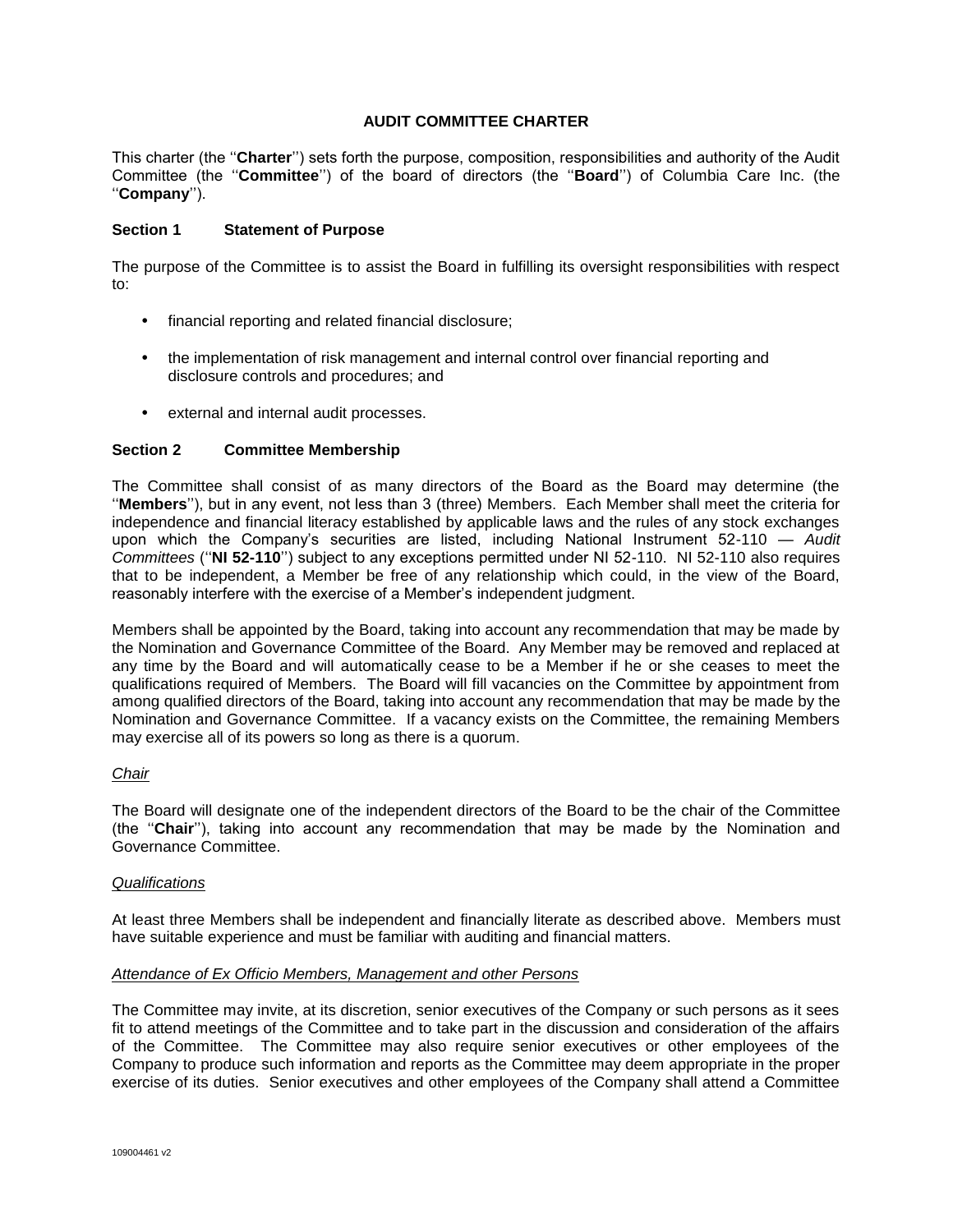meeting if invited by the Committee. The Committee may meet without senior executives in attendance for a portion of any meeting of the Committee.

## *Delegation*

Subject to applicable law, the Committee may delegate any or all of its functions to any of its Members or any sub-set thereof, or other persons, from time to time as it sees fit.

### **Section 3 Committee Operations**

### *Meetings*

The Chair, in consultation with the other Members, shall determine the schedule and frequency of meetings of the Committee. Meetings of the Committee shall be held at such times and places as the Chair may determine. To the extent possible, advance notice of each meeting will be given to each Member unless all Members are present and waive notice, or if those absent waive notice before or after a meeting. Members may attend all meetings of the Committee either in person or by telephone, video or other electronic means. Powers of the Committee may also be exercised by written resolutions signed by all Members.

At the request of the external auditors of the Company, the Chief Executive Officer or the Chief Financial Officer of the Company or any Member, the Chair shall convene a meeting of the Committee. Any such request shall set out in reasonable detail the business proposed to be conducted at the meeting so requested.

### *Agenda and Reporting*

To the extent possible, in advance of every regular meeting of the Committee, the Chair shall prepare and distribute, or cause to be prepared and distributed, to the Members and others as deemed appropriate by the Chair, an agenda of matters to be addressed at the meeting together with appropriate briefing materials. The Committee may require senior executives and other employees of the Company to produce such information and reports as the Committee may deem appropriate in order for it to fulfill its duties.

The Chair shall report to the Board on the Committee's activities since the last Board meeting. However, the Chair may report orally to the Board on any matter in his or her view requiring the immediate attention of the Board. Minutes of each meeting of the Committee shall be circulated to the Directors following approval of the minutes by the Members. The Committee shall oversee the preparation of, review and approve the applicable disclosure for inclusion in the Company's annual information form.

### *Secretary and Minutes*

The secretary of the Company may act as secretary of the Committee unless an alternative secretary is appointed by the Committee. The secretary of the Committee shall keep regular minutes of Committee proceedings and shall circulate such minutes to all Members and to the chair of the Board (and to any other Director that requests that they be sent to him or her) on a timely basis.

## *Quorum and Procedure*

A quorum for any meeting of the Committee will be a simple majority. The procedure at meetings will be determined by the Committee. The powers of the Committee may be exercised at a meeting where a quorum is present or by resolution in writing signed by all Members. In the absence of the Chair, the Committee may appoint one of its other Members to act as Chair of any meeting.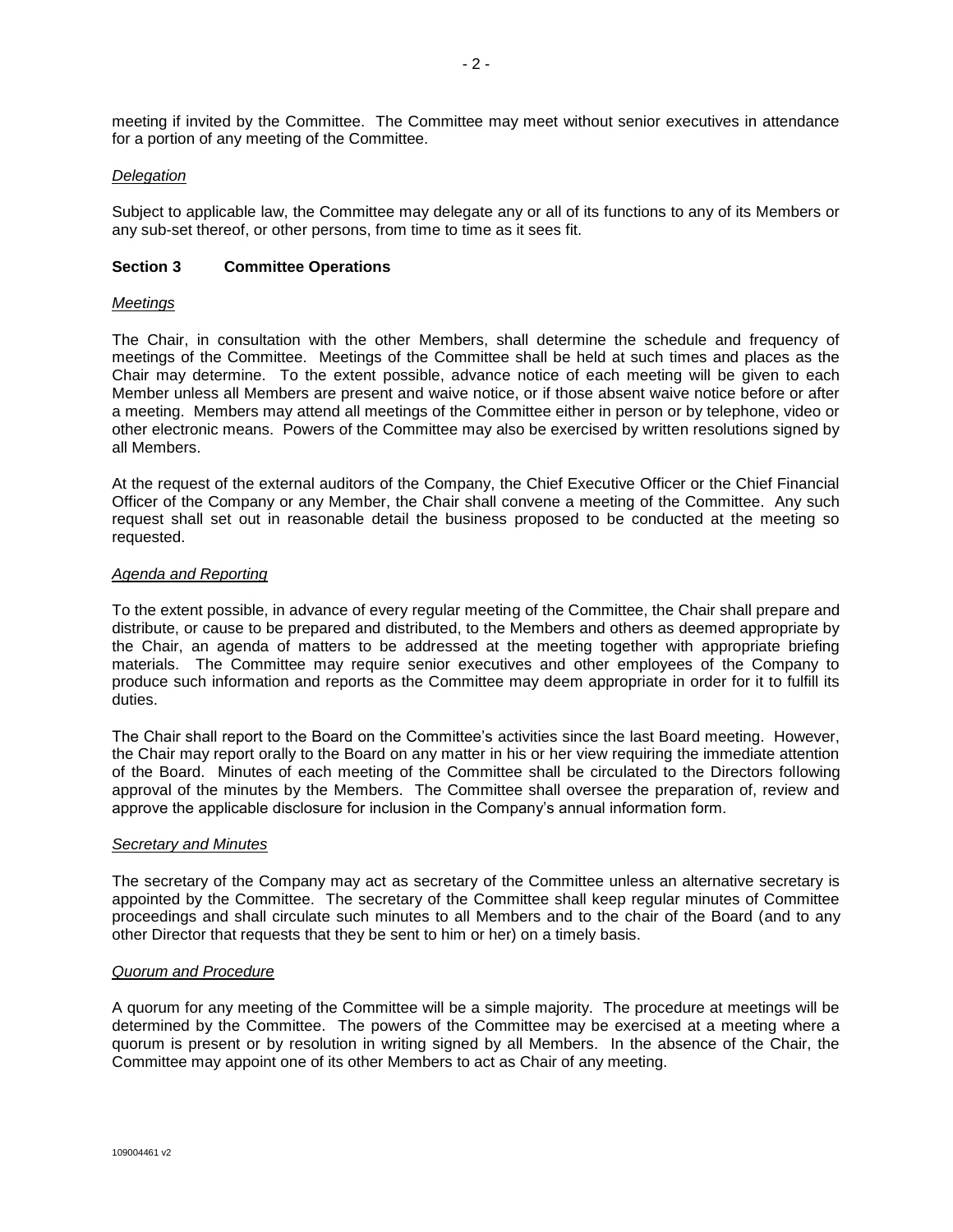## *Exercise of Power between Meetings*

Between meetings, the Chair, or any Member designated for such purpose by the Committee, may, if required in the circumstance, exercise any power delegated by the Committee on an interim basis. The Chair or other designated Member will promptly report to the other Members in any case in which this interim power is exercised.

## **Section 4 Duties and Responsibilities**

The Committee is responsible for performing the duties set out below and any other duties that may be assigned to it by the Board as well as any other functions that may be necessary or appropriate for the performance of its duties.

## *Financial Reporting and Disclosure*

Review and recommend to the Board for approval, the audited annual financial statements, including the auditors' report thereon, the quarterly financial statements, management discussion and analysis, financial reports, and other applicable financial disclosure, prior to the public disclosure of such information.

Review and recommend to the Board for approval, where appropriate, financial information contained in any prospectuses, annual information forms, annual reports to shareholders, management proxy circulars, material change disclosures of a financial nature and similar disclosure documents prior to the public disclosure of such documents or information.

Review with senior executives of the Company, and with external auditors, significant accounting principles and disclosure issues and alternative treatments under International Financial Reporting Standards (''**IFRS**''), with a view to gaining reasonable assurance that financial statements are accurate, complete and present fairly the Company's financial position and the results of its operations in accordance with IFRS, as applicable.

Seek to ensure that adequate procedures are in place for the review of the Company's public disclosure of financial information extracted or derived from the Company's financial statements, the Company's disclosure controls and procedures and periodically assess the adequacy of those procedures and recommend any proposed changes to the Board for consideration.

### *Internal Controls and Internal Audit*

Review the adequacy and effectiveness of the Company's internal control and management information systems through discussions with senior executives of the Company and the external auditor relating to the maintenance of: (i) necessary books, records and accounts in sufficient detail to accurately and fairly reflect the Company's transactions; (ii) effective internal control over financial reporting; and (iii) adequate processes for assessing the risk of material misstatements in the financial statements and for detecting control weaknesses or fraud. From time to time the Committee shall assess any requirements or changes with respect to the establishment or operations of the internal audit function having regard to the size and stage of development of the Company at any particular time.

Satisfy itself, through discussions with senior executives of the Company that the adequacy of internal controls, systems and procedures has been periodically assessed in accordance with regulatory requirements and recommendations.

Review and discuss the Company's major financial risk exposures and the steps taken to monitor and control such exposures, including the use of any financial derivatives and hedging activities.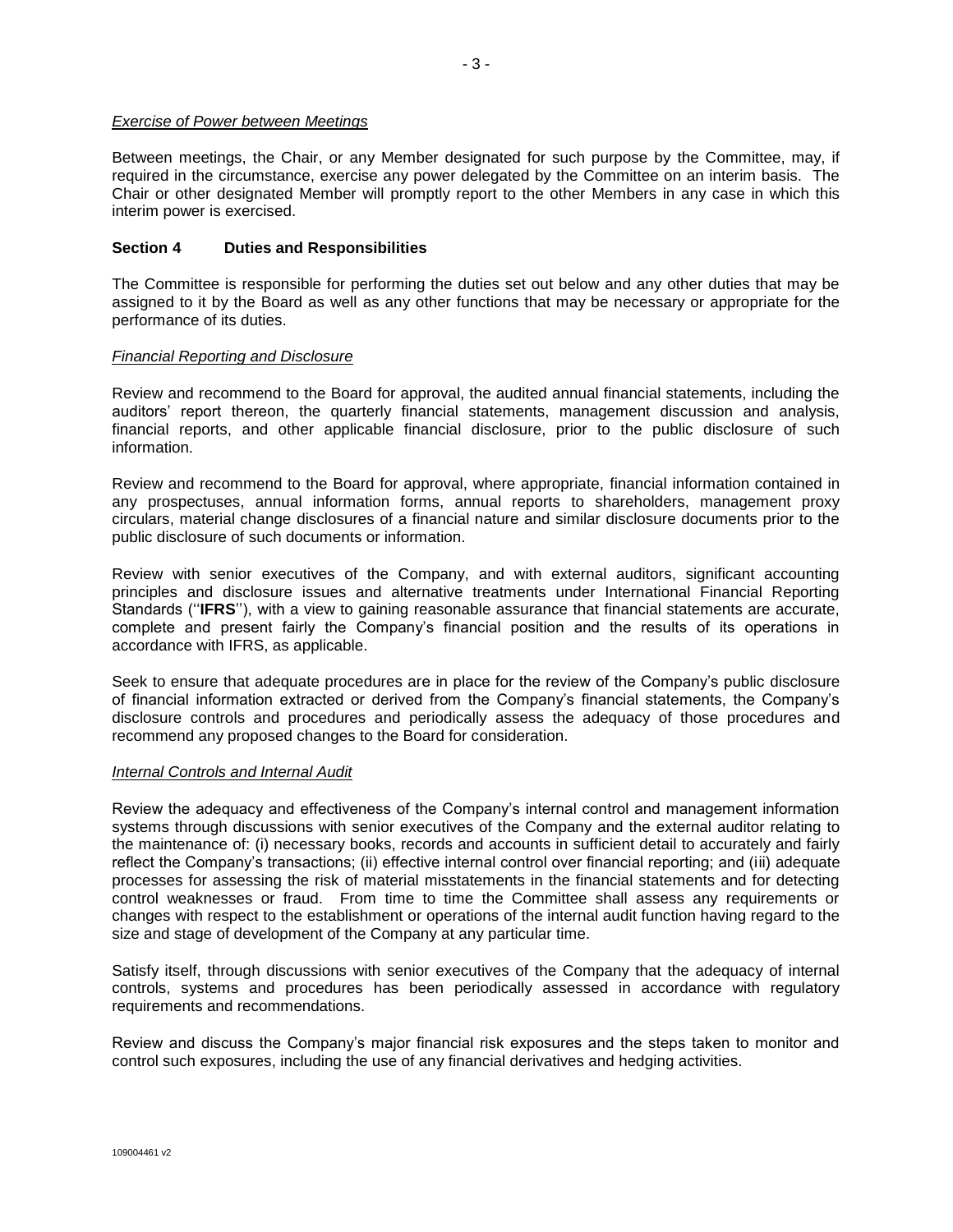Review and make recommendations to the Board regarding, the adequacy of the Company's risk management policies and procedures with regard to identification of the Company's principal risks and implementation of appropriate systems and controls to manage such risks including an assessment of the adequacy of insurance coverage maintained by the Company.

Periodically review the Company's policies and procedures for reviewing and approving or ratifying related- party transactions.

### *External Audit*

Recommend to the Board a firm of external auditors to be nominated for appointment as the external auditor of the Company.

Ensure the external auditors report directly to the Committee on a regular basis.

Review the independence of the external auditors.

Review and recommend to the Board the fee, scope and timing of the audit and other related services rendered by the external auditors.

Review the audit plan of the external auditors prior to the commencement of any audit. Establish and maintain a direct line of communication with the Company's external auditors.

Meet in camera with only the auditors, senior executives of the Company, or the Members, where and to the extent that, such parties are present, at any meeting of the Committee.

Oversee the work of the external auditors of the Company with respect to preparing and issuing an audit report or performing other audit or review services for the Company, including the resolution of issues between senior executives of the Company and the external auditors.

Review the results of the external audit and the external auditor's report thereon, including, discussions with the external auditors as to the quality of accounting principles used and any alternative treatments of financial information that have been discussed with senior executives of the Company and any other matters.

Review any material written communications between senior executives of the Company and the external auditors and any significant disagreements between the senior executives and the external auditors.

Discuss with the external auditors their perception of the Company's financial and accounting personnel, records and systems, the cooperation which the external auditors received during their course of their review and availability of records, data and other requested information and any recommendations with respect thereto.

Discuss with the external auditors their perception of the Company's identification and management of risks, including the adequacy or effectiveness of policies and procedures implemented to mitigate such risks.

Review the reasons for any proposed change in the external auditors which is not initiated by the Committee or Board and any other significant issues related to the change, including the response of the incumbent auditors, and enquire as to the qualifications of the proposed auditors before making its recommendations to the Board.

Review annually a report from the external auditors in respect of their internal quality-control procedures, any material issues raised by the most recent internal quality-control review, or peer review of the external auditors, or by any inquiry or investigation by governmental or professional authorities, within the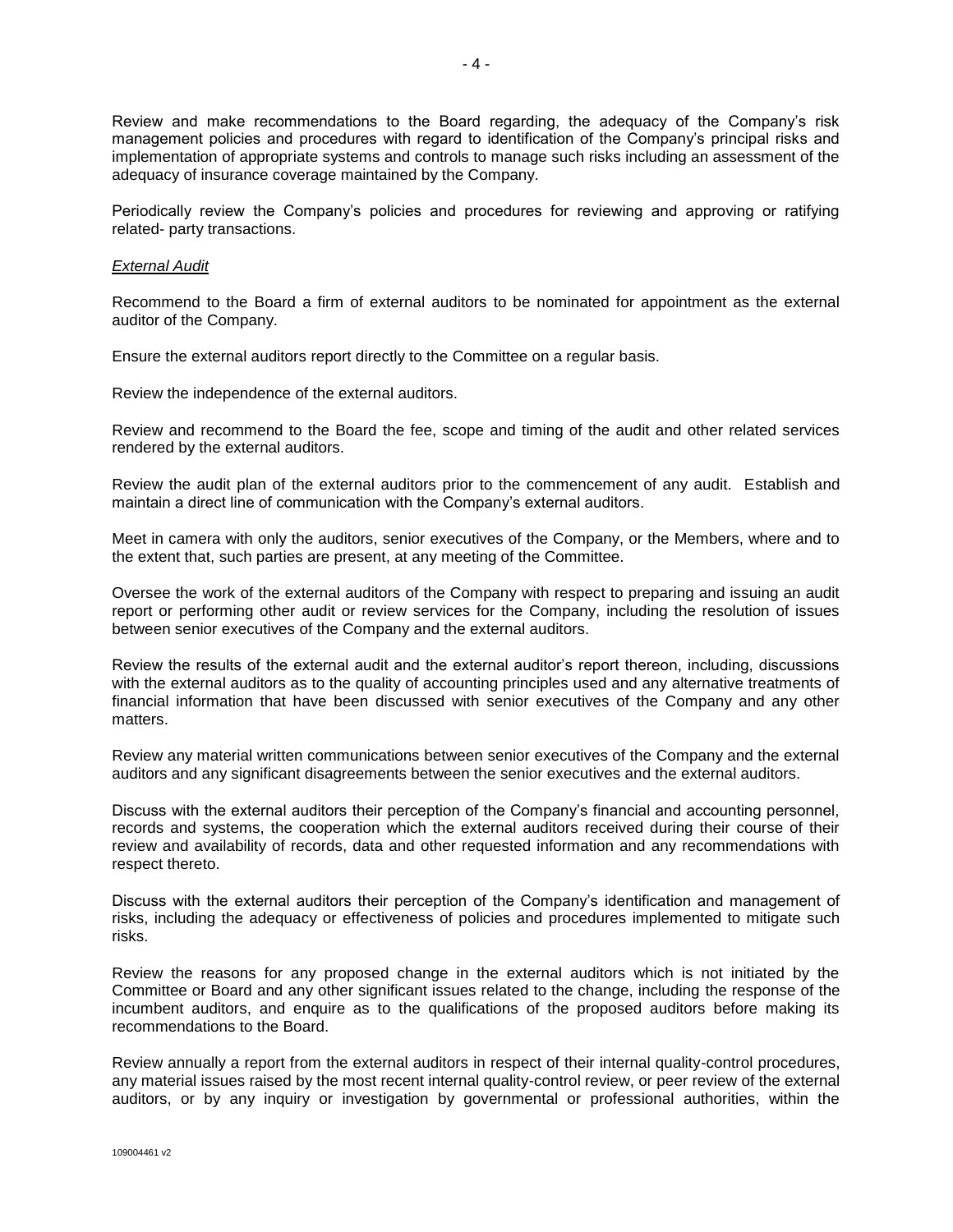preceding five years, respecting one or more independent audits carried out by the external auditors, and any steps taken to address any such issues.

## *Associated Responsibilities*

Monitor and periodically review the Whistleblower Policy of the Company and associated procedures for:

- the receipt, retention and treatment of complaints received by the Company regarding accounting, internal accounting controls or auditing matters;
- the confidential, anonymous submission by directors, officers and employees of the Company of concerns regarding questionable accounting or auditing matters; and
- if applicable, any violations of applicable law, rules or regulations that relates to corporate reporting and disclosure, or violations of the Company's Code of Ethics.

Review and approve the Company's hiring policies regarding employees and partners, and former employees and partners, of the present and former external auditors of the Company.

### *Non-Audit Services*

Pre-approve all non-audit services to be provided to the Company or any subsidiary entities by its external auditors or by the external auditors of such subsidiary entities. The Committee may delegate to one or more of its Members the authority to pre-approve non-audit services but pre-approval by such Member or Members so delegated shall be presented to the full Committee at its first scheduled meeting following such pre-approval.

### *Other Duties*

Direct and supervise the investigation into any matter brought to its attention within the scope of the Committee's duties. Perform such other duties as may be assigned to it by the Board from time to time or as may be required by applicable law.

### **Section 5 The Committee Chair**

In addition to the responsibilities of the Chair described above, the Chair has the primary responsibility for overseeing and reporting on the evaluations to be conducted by the Committee, as well as monitoring developments with respect to accounting and auditing matters in general and reporting to the Committee on any related significant developments.

## **Section 6 Committee Evaluation**

The performance of the Committee shall be evaluated by the Board as part of its regular evaluation of the Board committees.

### **Section 7 Access to Information and Authority to Retain Independent Advisors**

The Committee shall be granted unrestricted access to all information regarding the Company that is necessary or desirable to fulfill its duties and all directors of the Company, officers and employees will be directed to cooperate as requested by Members. The Committee has the authority to retain, at the Company's expense, independent legal, financial, and other advisors, consultants and experts to assist the Committee in fulfilling its duties and responsibilities, including sole authority to retain and to approve their fees. The Committee shall select such advisors, consultants and experts after taking into consideration factors relevant to their independence from management and other relevant considerations.